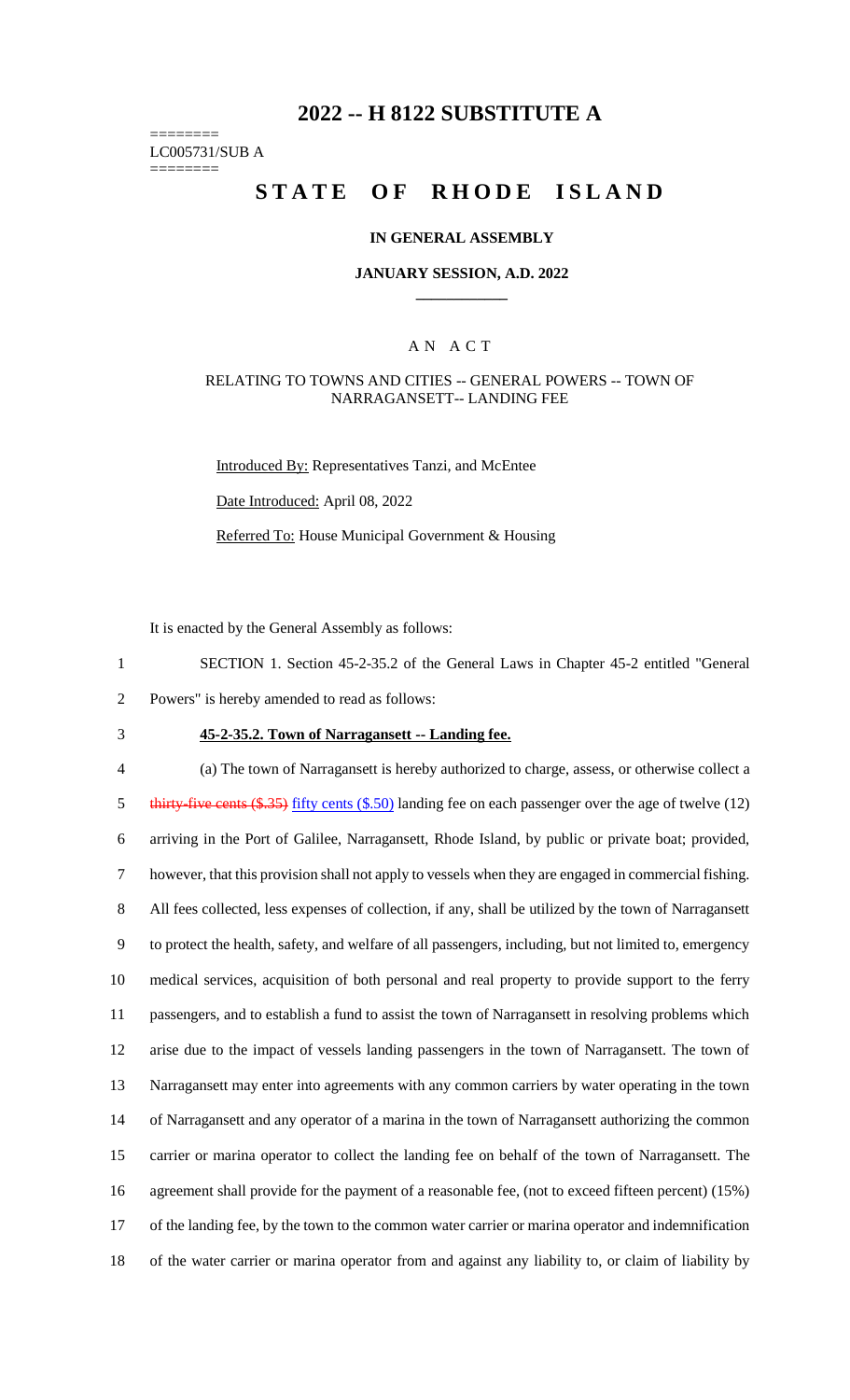third parties, arising from the collection of the boarding fee. All such common carriers shall collect the landing fee on behalf of the town of Narragansett, by including the amount of the fee in its rate and charge to adult passengers without the necessity of approval of the landing fee from the public utilities commission ("PUC") or the division of public utilities and carriers ("DPUC") under Title 39. The landing fee authorized by this chapter does not apply to any persons receiving free transportation from the public utility under § 39-2-5. The town council of the town of Narragansett shall promulgate rules and regulations to implement the provisions of this section. The town of Narragansett may seek no fees from the common carriers other than those set forth in this section; provided, however, that this sentence shall not preclude the taxation of property, but not the vessels, of the common carriers pursuant to Title 44.

 (b) The rate relief previously authorized by the PUC for Interstate Navigation Company in 1997 (PUC Docket No. 2484) which authorized the increase of Interstate Navigation Company's rates (except the Block Island Passenger Commuter Rate) by one and four-tenths percent (1.4%) in order to pay for property taxes assessed against Interstate Navigation Company's vessels by the town of Narragansett shall continue in full force and effect until June 1, 2002. Notwithstanding the restriction placed by the PUC on the money collected by Interstate Navigation Company pursuant to this rate relief, the money shall be disposed of as follows: (1) from the monies collected as of June 30, 2001, Interstate Navigation Company shall make a one time payment to the town of Narragansett of eighty-five thousand dollars (\$85,000) and the town of Narragansett shall be authorized to retain the fifteen thousand dollars (\$15,000) previously paid to it by Interstate Navigation Company; (2) the balance of the funds collected as of June 30, 2001, are to be invested in equipment and facilities to serve the rate payers of Interstate Navigation Company subject to DPUC subsequent verification of that investment. If a dispute arises regarding the disposition of the funds as set forth in this section, then the DPUC or Interstate Navigation Company may petition the PUC for review, and the decision of the PUC shall be final and binding and not appealable. For purposes of this section, the use of such funds by Interstate Navigation Company for: (1) the repair 27 and/or replacement of the bulkhead and related facilities at Interstate's Block Island facility; or (2) Interstate's expenses related to the construction of its new terminal facility in Galilee, including the construction of facilities for the connector road lots; and/or (3) the pre-payment of principal and related pre-payment fees on the loan outstanding for the M/V Block Island, shall be deemed to be equipment and facilities that serve the rate payers of Interstate Navigation and shall not be subject to any prior review or approval by the DPUC and/or PUC; provided that subsequent verification and approval shall remain within the purview of the DPUC and PUC for rate making purposes. Any expenditures out of the funds collected as of June 30, 2001, for any other purposes shall require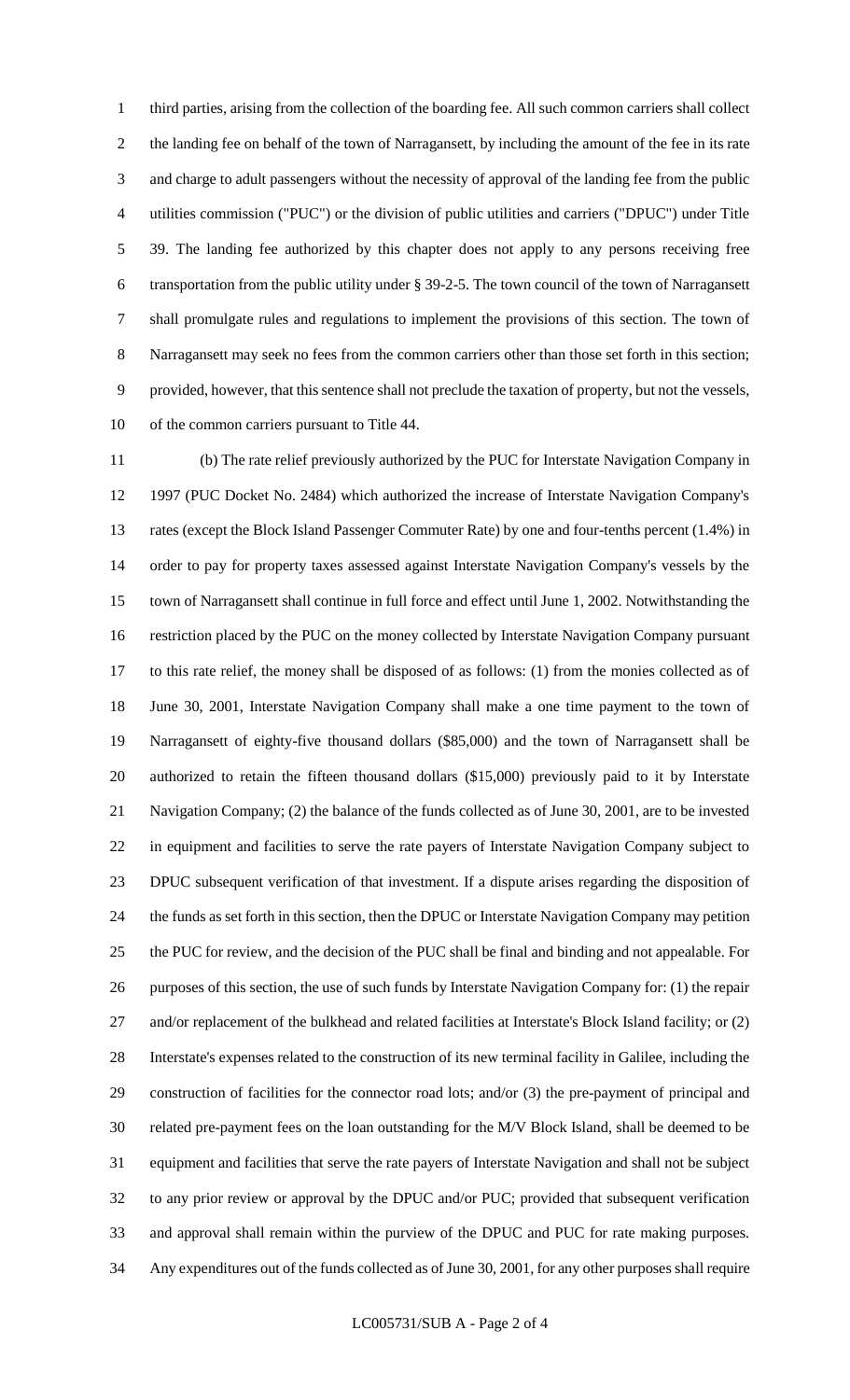the prior approval of the DPUC to assure that the proposed expenditures are in the best interest of the rate payers. If a dispute arises between Interstate Navigation Company and the DPUC as to such proposed expenditures, then the DPUC or Interstate Navigation Company may petition the PUC for review.

 (c) From the funds collected between July 1, 2001 and May 31, 2002, one-third (⅓) of the total shall be paid to the town of Narragansett in June, 2002, and the balance shall be retained by Interstate Navigation Company to be invested in equipment and facilities to serve the rate payers of Interstate Navigation Company. Interstate Navigation Company shall be required to obtain the prior approval of the DPUC in order to expend these funds. If a dispute arises regarding the disposition of these funds as set forth in this section, the DPUC or Interstate Navigation Company may petition the PUC for review.

 (d) As to property over which the town of Narragansett has regulatory control, the town of Narragansett may not prohibit overnight parking on private property and currently existing parking 14 lots in Galilee, and there will be no mandatory offsite parking for cars in Galilee.

SECTION 2. This act shall take effect upon passage.

======== LC005731/SUB A ========